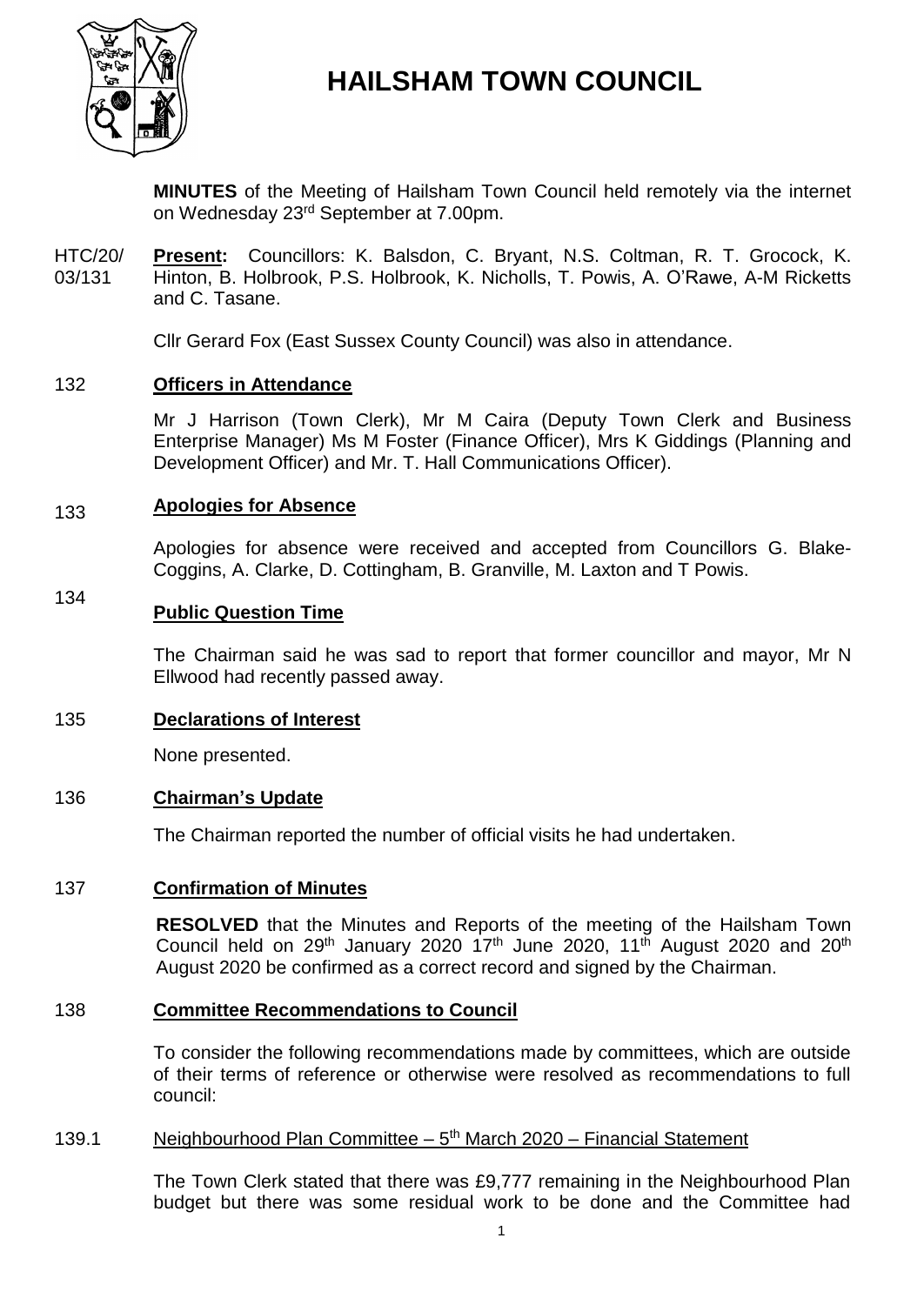recommended to ask Council for an additional £5,000 for it to be done.

139.2 **RESOLVED** that additional funds of £5,000 from the Contingency Fund for additional work from Troy Planning to complete the Neighbourhood Plan process be made available.

#### 140.1 Assets Management Committee – 18th March 2020 – Union Corner Hall

The Assets Management Committee had resolved that up to £10,000 be made available from capital receipts to provide wheelchair accessible toilet facilities in the Union Corner Hall.

141.2 **RESOLVED** to fund the provision of disabled accessible toilet facilities for up to £10,000 from capital receipts. This is on the understanding that Union Corner Hall will part-fund the project and that they will explore options for and the feasibility of providing a fully accessible 'Changing Spaces' facility.

> The Town Council will work with the committee of Union Corner Hall to explore the best ways of part-funding this scheme while working inside the Town Council's financial regulations.

#### 142.1 Assets Management Committee – 18<sup>th</sup> March 2020 – Maurice Thornton Pavilion

The Town Clerk said that a replacement for the roof of the Maurice Thornton Pavilion was needed. A survey commissioned had indicated that the cost of this would be up to £23,000 using guaranteed rubber/UPVC materials.

Since that quote had been sent a letter had been received from Hailsham Active suggesting that this work could be carried out by one of their sponsors at a potentially cheaper rate.

142.2 **RESOLVED** to fund the repair of the Maurice Thornton Pavilion roof using guaranteed 'rubber'/UPVC roofing materials, for up to £23,000 from Community Infrastructure Levy Funding, ensuring that the work is procured in line with the Town Council's financial regulations.

#### 143.1 Assets Management Committee - 16<sup>th</sup> September 2020

The Town Clerk reported that on the provision of the track around the perimeter of the Western Road Recreation Ground was nearly complete.

The Assets Management Committee had discussed a proposal to install lighting around the all-weather track and to match fund the cost of this provision.

#### 143.2 **RESOLVED** that:

£20,400.00 of match funding is allocated from existing CIL receipts for the project to install lighting around the all-weather track at the Western Road Recreation ground.

To agree to be the lead body on the grant application for funding for the project.

Officer time resource is used to make the planning application for the installation of the lighting project, including the seeing of pre-planning advice.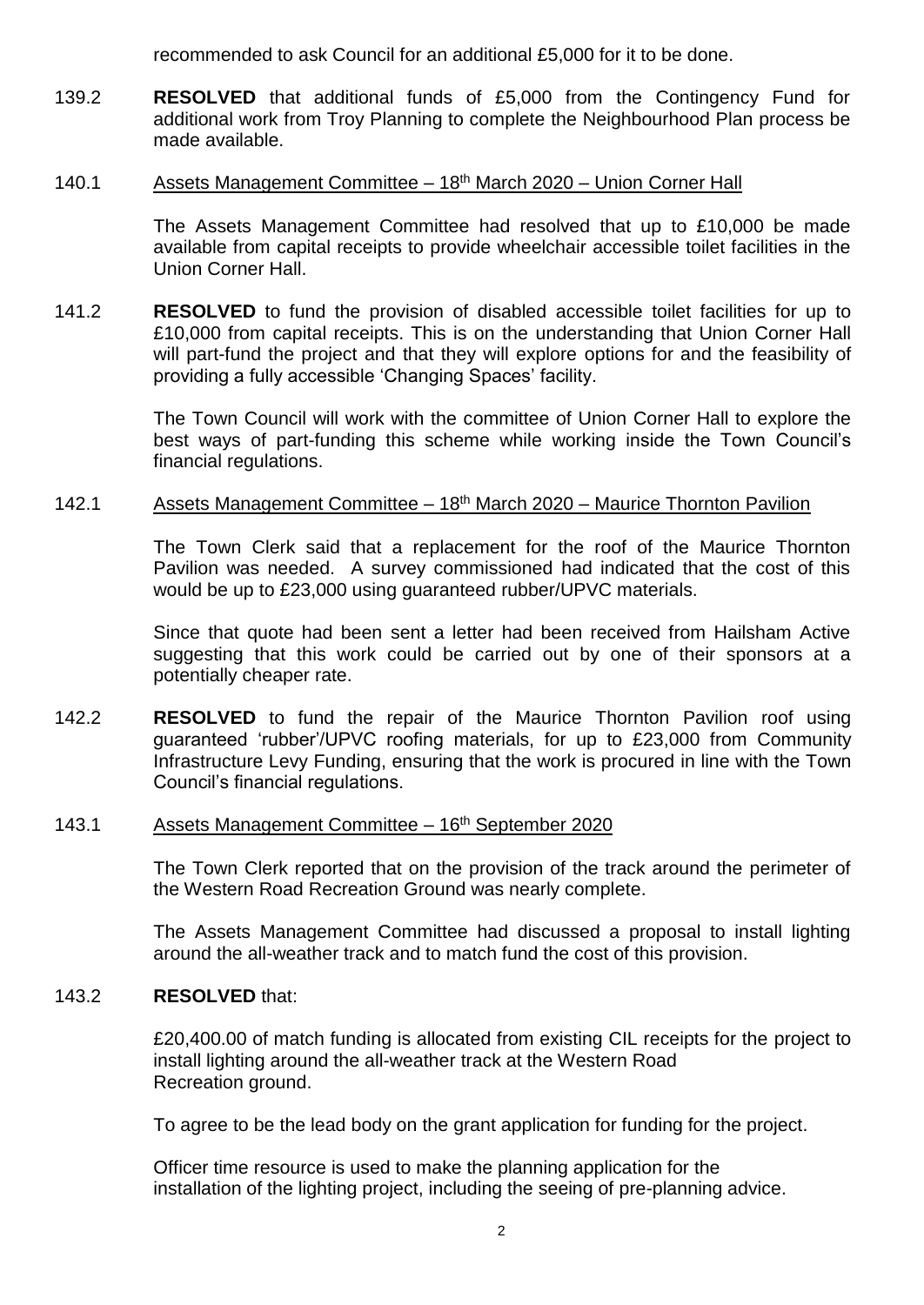Fund pre-planning surveys (if required, subject to pre-planning advice) and the planning fee once known (therefore approx. £3450.00) from existing CIL Receipts.

This resolution was carried by 10 votes to 1 with 1 abstention.

### **Neighbourhood Plan Committee**

#### 144.1 Update on the Hailsham Neighbourhood Plan

The Town Clerk stated that the Neighbourhood Plan was ready to go to public referendum, but all referenda are postponed until May 2021.

#### 144.2 **RESOLVED** to:

a) note the update on the Hailsham Neighbourhood Plan, and

b) approve the Neighbourhood Plan Committee's delegated authority up to the next Town Council meeting after a Neighbourhood Plan Committee meeting has been held

### **Standing Orders**

145.1 The Town Clerk referred members to the report circulated with the agenda. The Council had to review its Standing Orders on an annual basis.

> The report included the existing Hailsham Town Council with suggested amendments and the NALC model.

Members were asked to agree the proposed amendments, as follows:

#### 145.2 **Meetings**

Remove the start time for Hailsham Town Council meetings of 19.30 and replace it with 17.00.

#### 145.3 Paragraph 17 b (i) Proper Officer

Ensure that at least three clear days before a meeting of the council, a committee and a sub-committee a summons is served on councillors, by email, or is posted to them, confirming the time, place and the agenda provided any such email contains the electronic signature and title of the Proper Officer]. [AMENDMENT – THIS SECTION NOT PREVIOUSLY IN BOLD]

#### 145.4 Paragraph 17 b (v)

facilitate inspection of the minute book by local government electors; [AMENDMENT THIS SECTION NOT PREVIOUSLY IN BOLD]

#### 145.5 Paragraph 20 d Financial Controls and Procurement

Where the estimated value of a public contract exceeds £25,000 (net of VAT) the council must comply with Articles 109 to 114 of the 2015 regulations Regulation 110 which provides that the council must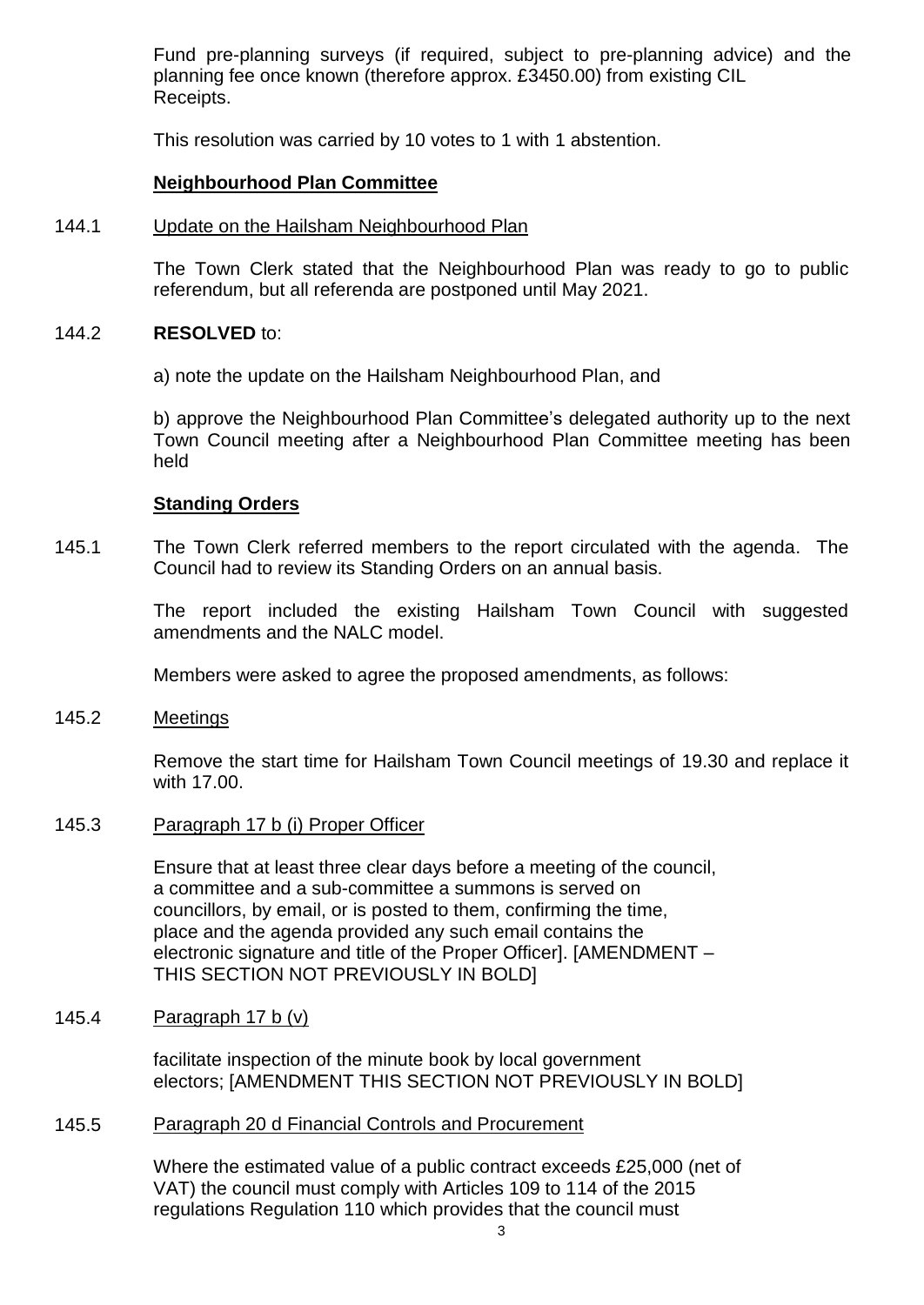advertise a contract opportunity, is summarized below as follows: a) It must advertise the contract opportunity on the "Contract Finder" website – Whether or not it advertises the opportunity elsewhere. b) It must advertise the contract opportunity on Contract Finder within 24 hours of advertising elsewhere.

AMENDMENT – REMOVE POINT D AS ABOVE AND REPLACE WITH: A public contract regulated by the Public Contracts Regulations 2015 with an estimated value in excess of £25,000 but less than the relevant thresholds in standing order 18(f) is subject to Regulations 109-114 of the Public Contracts Regulations 2015 which include a requirement on the Council to advertise the contract opportunity on the Contracts Finder website regardless of what other means it uses to advertise the opportunity unless it proposes to use an existing list of approved suppliers (framework agreement).

#### 145.6 Paragraph 22 b Responsibilities under the Data Protection Act

The Council shall have policies and procedures in place to respond to an individual exercising statutory rights concerning their personal data. c The Council shall have a written policy in place for responding to and managing a personal data breach.

d The Council shall keep a record of all personal data breaches comprising the facts relating to the personal data breach, its effects and the remedial action taken.

e The Council shall ensure that information communicated in its privacy notice(s)

is in an easily accessible and available form and kept up to date. f The council shall maintain a written record of its processing activities. [AMENDMENT – NOT PREVIOUSLY IN BOLD]

## ADDITIONS:

The Council shall have in place and keep under review, technical and organisational measures to keep secure information (including personal data) which it holds in paper and electronic form. Such arrangements shall include deciding who has access to personal data and encryption of personal data.

The Council shall have in place, and keep under review, policies for the retention and safe destruction of all information (including personal data) which it holds in paper and electronic form. The Council's retention policy shall confirm the period for which information (including personal data) shall be retained or if this is not possible the criteria used to determine that period (e.g. the Limitation Act 1980).

The agenda, papers that support the agenda and the minutes of a meeting shall not disclose or otherwise undermine confidential information or personal data without legal justification.

Councillors, staff, the Council's contractors and agents shall not disclose confidential information or personal data without legal justification.

#### 145.7 Paragraph 24 b Execution and Sealing of Legal Deeds

[Subject to standing order 24(a), any two councillors may sign, on behalf of the Council, any deed required by law and the Proper Officer shall witness their signatures.]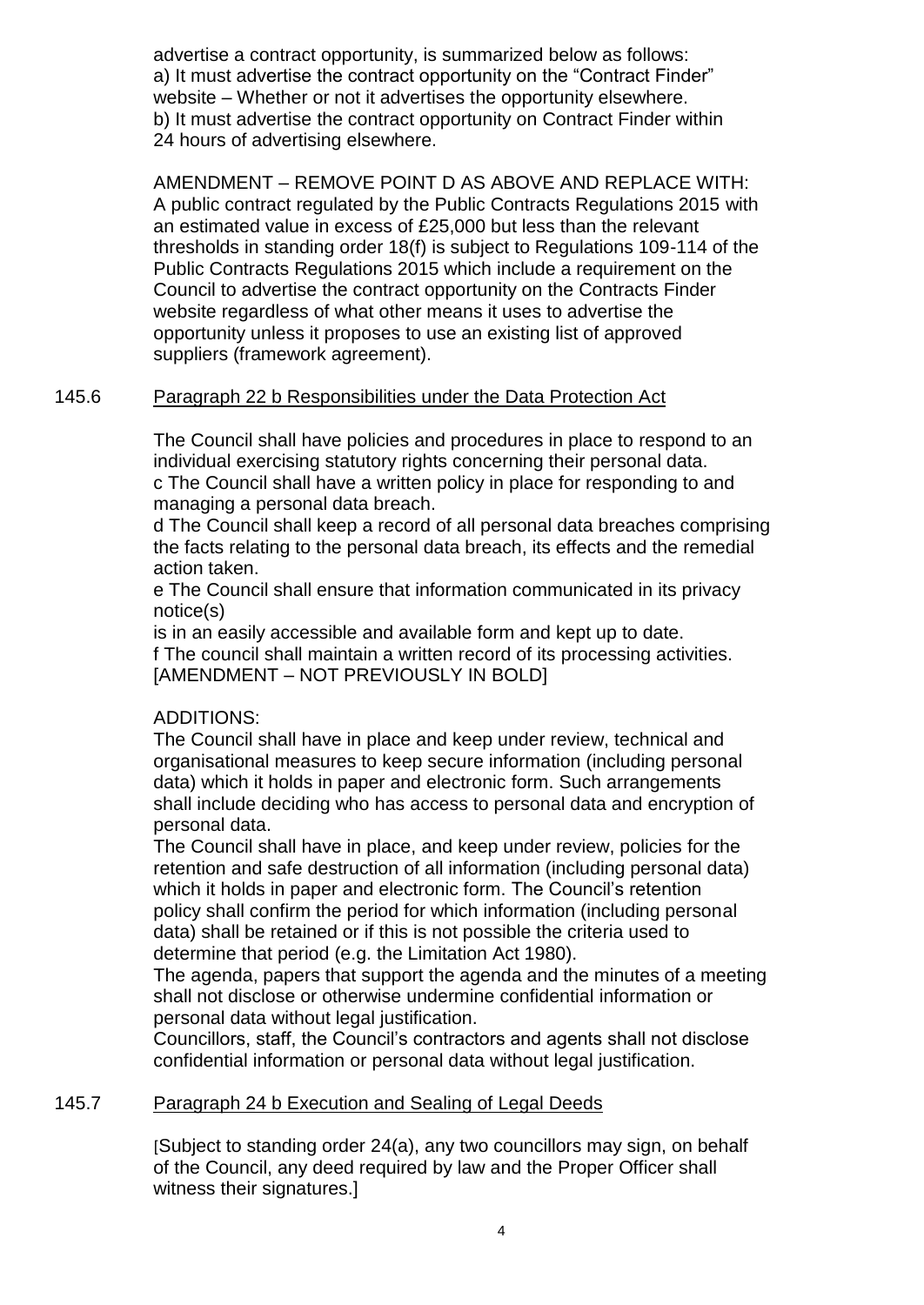#### 145.8 Paragraph 27 a Standing Orders Generally

Any motion to suspend Standing Order No 11 ('Recission of a previous resolution') will require a special resolution carried by a majority of two-thirds of those present and voting.

#### 145.9 **RESOLVED** to agree the amendments to Standing Orders, as above

### **St Mary's Church Floodlights**

146.1 The Town Clerk spoke about the history of the council-funded lights at Hailsham Parish Church.

> The lighting system, for various reasons, had not been working for a number of years, despite many attempts to rectify the problems. It was now proposed that the lights should now be removed by a specialist company. The Church supported this approach.

146.2 **RESOLVED** that up to £3,000 be used from the Contingency Fund, to remove the lights from Hailsham Parish Church, using a specialist company.

### **Mayoral Allowance**

147.1 The Mayor had requested that this item be placed on the agenda.

> The Town Clerk spoke about the background of this item which went back to the report of a sub-group on 25<sup>th</sup> February 2015, which detailed what the Mayor's Allowance could be used for. The paragraph relating to an underspend of the allowance was as follows:

> *The Mayor may donate any 'unspent' amount of the Mayor's Allowance to charities or for other causes not related to 'meeting the expenses of their office' by agreement and resolution of council only.*

This recommendation was agreed at the council meeting held on 23<sup>rd</sup> March 2015.

The current Mayor had requested that the unspent amount from his allowance of £778.00 that had previously been allocated to the Covid Grants fund, be reallocated so that it can be given as grants and for other purposes.

#### 147.2 **RESOLVED** that:

the Mayor's Allowance in 2019-2020 (£778.00) be reallocated from the Covid Grants Fund and is reallocated/awarded as follows:

Grant to Hailsham Foodbank - £200 Transfer to Hailsham Youth Services - £200 Grant to St Wilfrid's Hospice - £200 Miscellaneous uses, including a memorial plaque -£178

This motion was carried unanimously.

This was a rescinding of a previous resolution and therefore required a two-thirds majority of those present and voting as set out in the council's Standing Orders**.**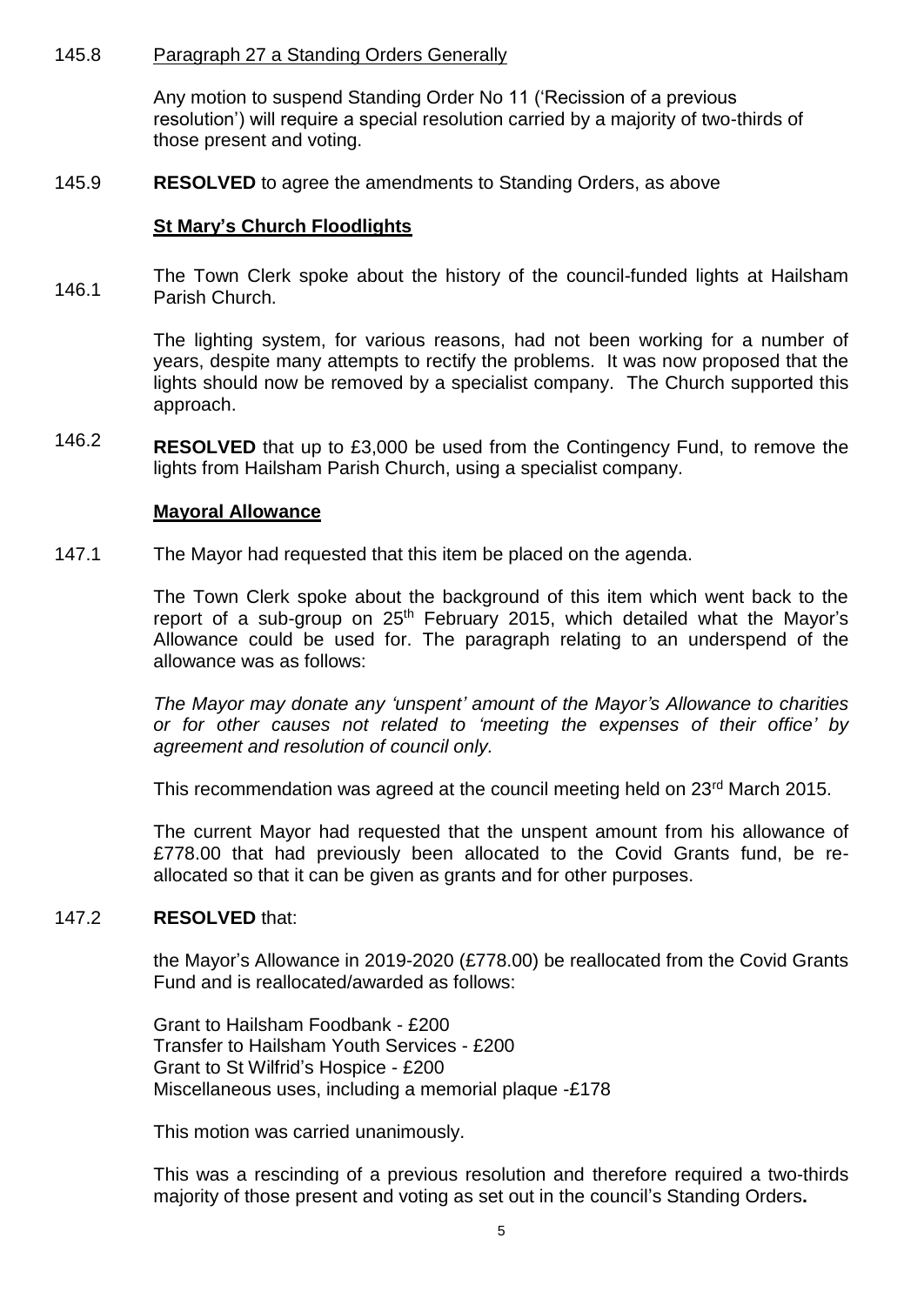### **Remembrance Sunday**

148.1 The Town Clerk advised the council that:

> Remembrance Sunday for 2020 would be very pared back and there would be wreath laying only due to covid restrictions.

> A meeting was being held with Hailsham parish Church to discuss the possibility of a service immediately after the wreath laying.

> From now on it would be for the town council to take on the organisation of the Remembrance Sunday parade and service. The Town Clerk suggested that a subcommittee of the Communities Committee undertake the work.

148.2 **RESOLVED** that future Remembrance Sunday organisation be delegated to and added to the terms of reference of the Communities Committee. The Communities Committee to appoint a sub-committee specifically to address this, including if possible, external stakeholders and members of the Royal British legion plus other councillors who wish to participate.

### **Twinning**

149.1 The Town Clerk reported that an email had been received from the Chairperson of a local council in the Kamuli District in Uganda and requesting a twinning arrangement with Hailsham.

> The Town Clerk noted that the town council had previously agreed to enter into a twinning relationship with Remshalden in Germany, on the condition that the majority of co-ordination for this would be undertaken by the Hailsham and District Twinning Association and that the town council was reliant on the capacity of the Twinning Association to be able to enact this.

- 149.2 **RESOLVED** to reply to the email asking them for a more detailed explanation for what they want in terms of a twinning relationship.
- 150 Cllr A. O'Rawe left the meeting at 8.30pm

### **Reopening High Streets Safely Funding**

151.1 The Town Clerk said that this was a Wealden District Council initiative to attract people back into the High Street.

> A company of consultants had been employed and a Zoom meeting had been arranged for either the  $29<sup>th</sup>$  or  $30<sup>th</sup>$  March. Hailsham Town Council had been invited,

151.2 **RESOLVED** to take part in the Zoom meeting and that Councillors P Holbrook and Ricketts represent Hailsham Town Council

### **Western Road Recreation Ground**

152.1 The Deputy Town Clerk updated the meeting on the work to provide an all-weather track around the perimeter of the Western Road Recreation Ground